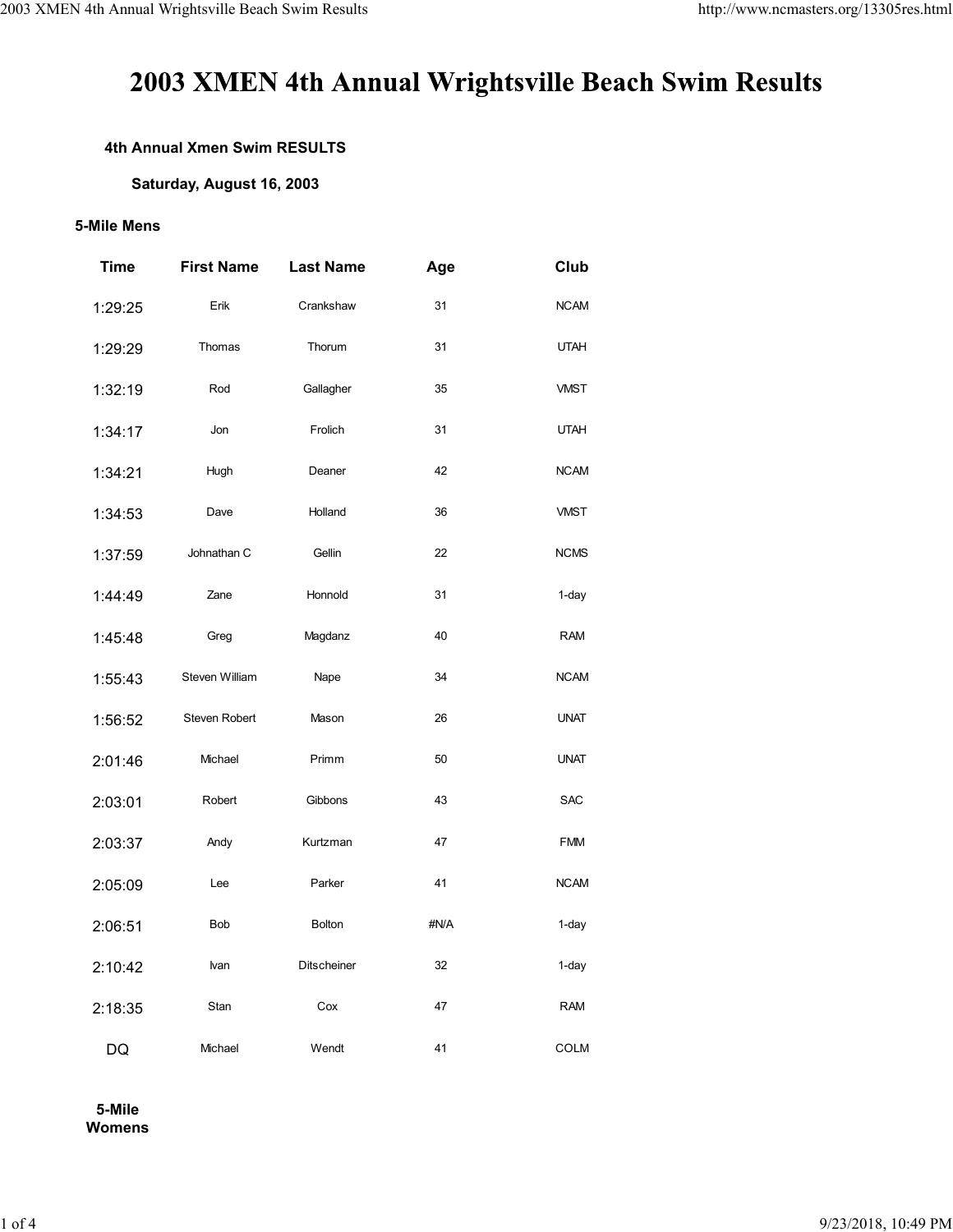| <b>Time</b> | <b>First Name</b> | <b>Last Name</b> |    |             |
|-------------|-------------------|------------------|----|-------------|
| 1:39:04     | Heidi             | Williams         | 34 | <b>NCAM</b> |
| 1:48:30     | Kelly             | Alexander        | 21 | <b>RAM</b>  |
| 1:59:00     | Margie            | Springer         | 42 | <b>RAM</b>  |
| 2:19:19     | Heather           | Honnold          | 30 | 1-day       |

## **4th Annual Xmen Swim RESULTS**

## **Saturday, August 16, 2003**

## **2-Mile Mens**

| <b>Time</b> | <b>First Name</b> | <b>Last Name</b>  | Age | Club        |
|-------------|-------------------|-------------------|-----|-------------|
| 0:57:32     | Paul              | Quinn             | 28  | $1$ -day    |
| 0:58:00     | Erik              | Lind              | 27  | $1$ -day    |
| 0:58:38     | Billy             | Su                | 29  | <b>RAM</b>  |
| 1:00:07     | John M.           | Jewell            | 39  | <b>UNAT</b> |
| 1:01:30     | Ross              | <b>McAllister</b> | 32  | <b>RAM</b>  |
| 1:02:10     | Thomas            | Weber             | 46  | $1$ -day    |
| 1:02:44     | Scott             | Allen             | 31  | <b>RAM</b>  |
| 1:03:23     | Craig             | Siegel            | 45  | <b>UNAT</b> |
| 1:03:34     | Eddie             | Winfrey           | 39  | <b>SCMC</b> |
| 1:04:49     | Jason             | Heisler           | 32  | $1$ -day    |
| 1:10:30     | Jay               | Holshouser        | 41  | <b>RAM</b>  |
| 1:10:36     | Graham            | Griffin           | 19  | $1$ -day    |
| 1:11:20     | Tyler             | Earnst            | 31  | $1$ -day    |
| 1:11:30     | David             | Huband            | 35  | $1$ -day    |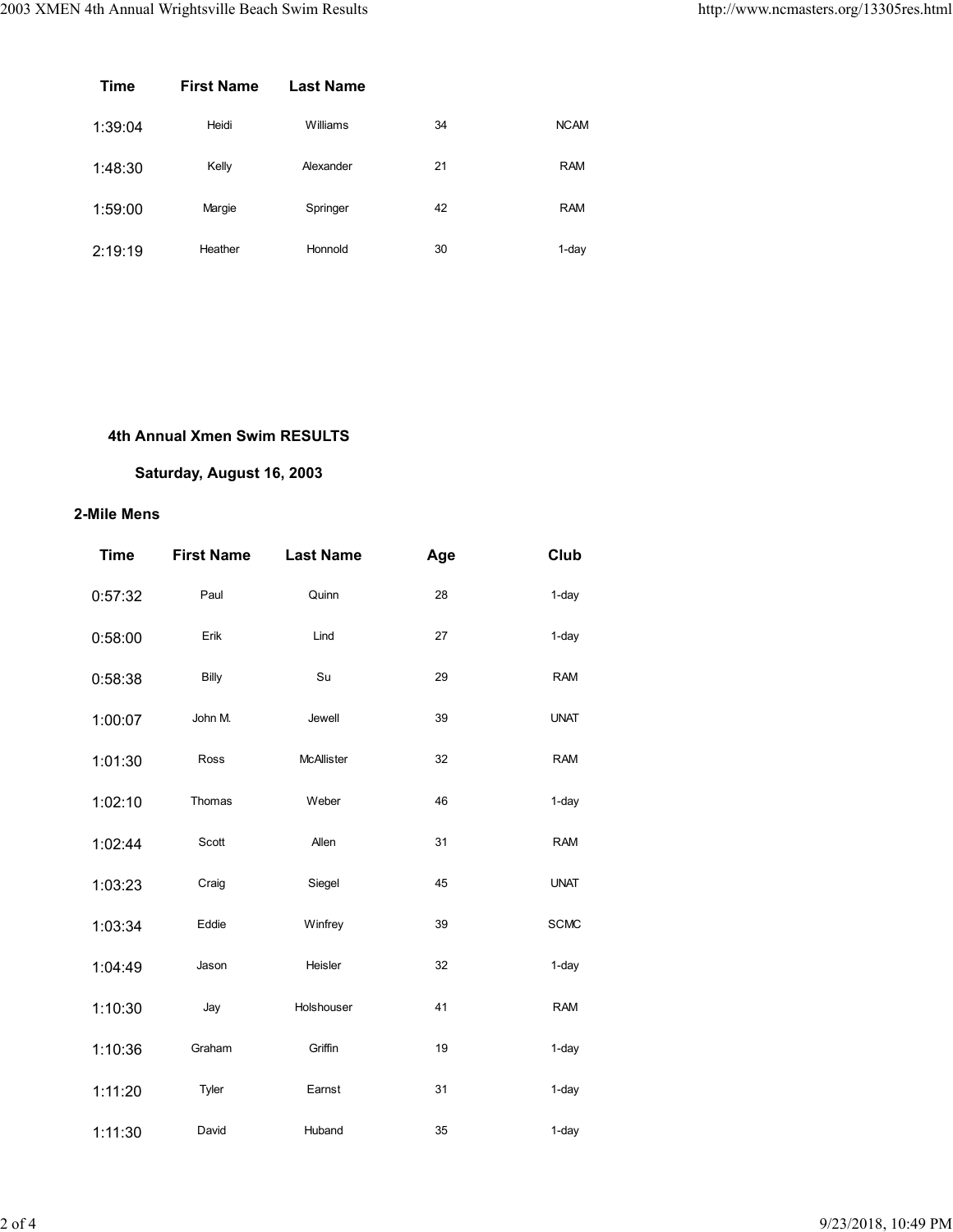| 1:12:28 | Andrew      | <b>Jeffries</b> | 34 | $1$ -day    |
|---------|-------------|-----------------|----|-------------|
| 1:12:38 | Prakash     | <b>Bhave</b>    | 26 | <b>DAMA</b> |
| 1:19:59 | Woody       | Connette        | 50 | $1$ -day    |
| 1:24:45 | Dan         | Marquardt       | 26 | 1-day       |
| 1:27:33 | Robert      | Powell          | 26 | $1$ -day    |
| 1:28:23 | <b>John</b> | McNamara        | 52 | $1$ -day    |
| 1:28:45 | <b>John</b> | Young           | 34 | $1$ -day    |
| 1:34:29 | Tarlton H.  | Long            | 52 | 1-day       |

### **2-Mile Womens**

| <b>Time</b> | <b>First Name</b> | <b>Last Name</b> | Age | Club        |
|-------------|-------------------|------------------|-----|-------------|
| 0:54:31     | Melanie           | Deal             | 22  | CMS/TMS     |
| 0:58:20     | Patricia          | Rohner           | 43  | <b>RAM</b>  |
| 0:59:18     | Jennifer          | O'Reilly         | 23  | <b>NCMS</b> |
| 0:59:28     | Charlene E.M.     | Wilson           | 28  | $1$ -day    |
| 0:59:48     | Margaret          | Pizer            | 28  | <b>UNAT</b> |
| 1:03:23     | Candice           | Johnson          | 30  | $1$ -day    |
| 1:04:00     | Suzanne           | Garasic          | 22  | <b>VMST</b> |
| 1:04:33     | Helene            | Therelkel        | 20  | $1$ -day    |
| 1:05:14     | Patricia          | <b>Brophy</b>    | 24  | $1$ -day    |
| 1:05:14     | Miriam            | Sutton           | 45  | <b>SCMM</b> |
| 1:09:25     | Alicia            | Armour           | 25  | $1$ -day    |
| 1:16:29     | Eugenia           | <b>Burrell</b>   | 45  | <b>SAC</b>  |
| 1:19:29     | Sandra G.         | Cathey           | 54  | <b>NCMS</b> |
| 1:26:56     | Danusia Grace     | Patton           | 25  | $1$ -day    |
| 1:28:45     | Cheryl            | Wicker           | 42  | <b>THAT</b> |
| 1:29:00     | Grace             | Lawrence         | 40  | <b>RAM</b>  |